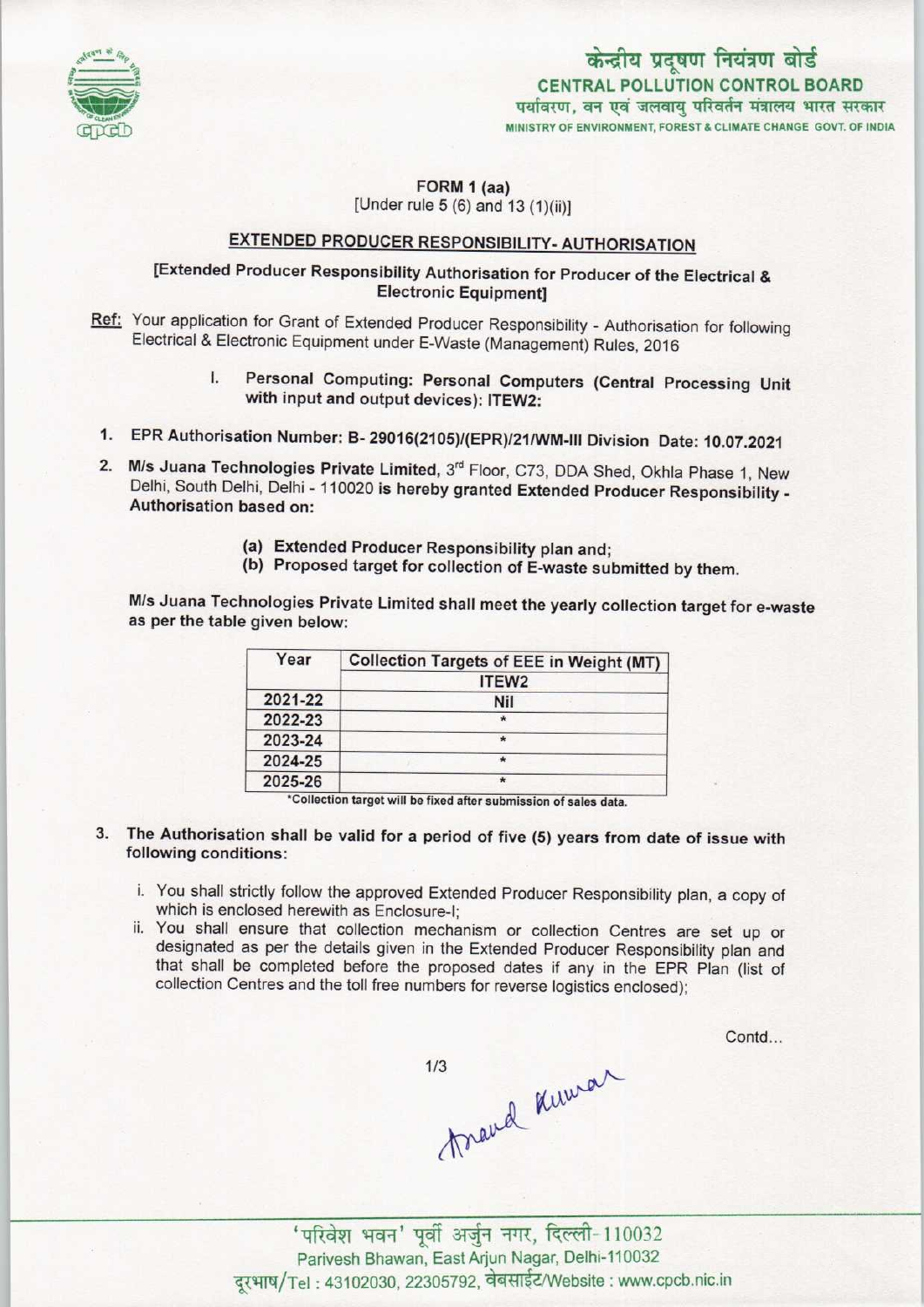

From pre page...

- iii. You shall ensure that all the collected e-waste is channelized to your dismantler/recycler M/s Global Waste Solution Unit 1, Khasra no. 71/22/2,23/2/1,74/3/2/1 Village Ram Nagar, Ganaur, Sonipat, Haryana and record shall be maintained at dismantler/recycler and at your end.
- iv. You shall maintain records, in Form-2 of these Rules, of e-waste and make such records available for scrutiny by Central Pollution Control Board;
- v. You shall file annual returns in Form-3 to the Central Pollution Control Board on or before 30th day of June following the financial year to which that returns relates.

### vi. General Terms & Conditions of the Authorisation:

- a.The authorisation shall comply with provisions of the Environment (Protection) Act, 1986 and the E-waste (Management) Rules,2016 made there under;
- b.The authorisation or its renewal shall be produced for inspection at the request of an officer authorised by the Central Pollution Control Board;
- c.Any change in the approved Extended Producer Responsibility plan should be informed to Central Pollution Control Board within 15 days on which decision shall be communicated by Central Pollution Control Board within sixty days;
- d. It is the duty of the authorised person to take prior permission of the Central Pollution Control Board to close down any collection centre/points or any other facility which are part of the EPR plan;
- e.An application for the renewal of authorisation shall be made aslaid down in subrule (vi) of rule of 13(1) the E-Waste (Management) Rules, 2016;
- f.The Board reserves right to cancel/amend/revoke the authorisation at any time as per the policy of the Board or Government.

#### vii. Additional Conditions: -

- a) That the applicant will submit annual sales data along with annual returns;
- b) That the applicant has to ensure that the addresses of collection points provided by them in their EPR Plan are correct and traceable and the collection points/centres are functional;

 $2/3$ 

Contd...

Asavel Kuman